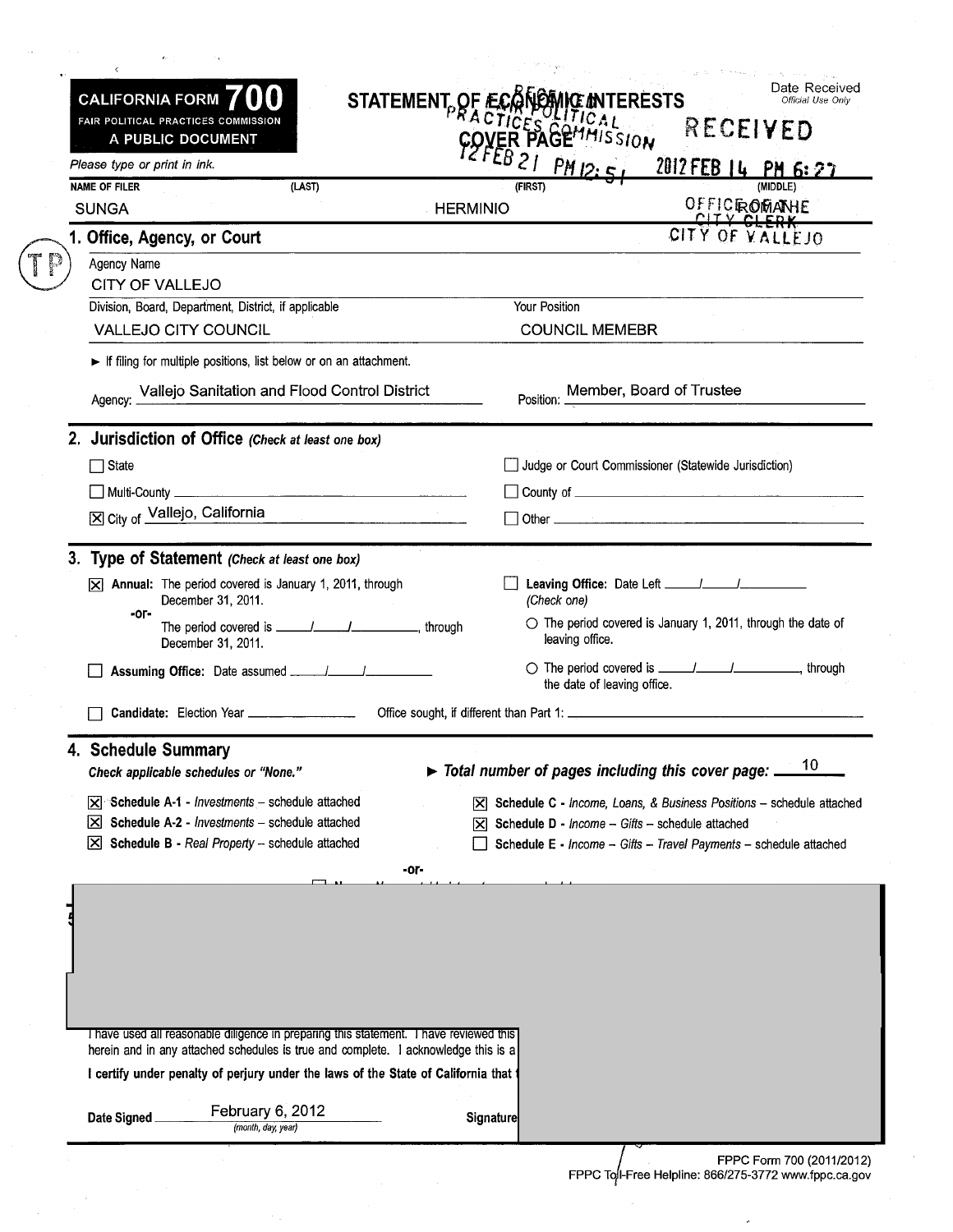$\ddot{\phantom{a}}$ 

FAIR POLITICAL PRACTICES COMMISSION<br>A PUBLIC DOCUMENT

## CALIFORNIA FORM **700 STATEMENT OF ECONOMIC INTERESTS**

Date Received<br>Official Use Only

**COVER PAGE** 

| Please type or print in ink.   |                                                                                                                                                                            |                                                        |                                                                                                                      |                                                                                      |
|--------------------------------|----------------------------------------------------------------------------------------------------------------------------------------------------------------------------|--------------------------------------------------------|----------------------------------------------------------------------------------------------------------------------|--------------------------------------------------------------------------------------|
| <b>NAME OF FILER</b>           | (LAST)                                                                                                                                                                     |                                                        | (FIRST)                                                                                                              | (MIDDLE)                                                                             |
| <b>SUNGA</b>                   |                                                                                                                                                                            | <b>HERMINIO</b>                                        |                                                                                                                      | <b>ROMAN</b>                                                                         |
| 1. Office, Agency, or Court    |                                                                                                                                                                            |                                                        |                                                                                                                      |                                                                                      |
| Agency Name<br>CITY OF VALLEJO |                                                                                                                                                                            |                                                        |                                                                                                                      |                                                                                      |
|                                | Division, Board, Department, District, if applicable                                                                                                                       |                                                        | Your Position                                                                                                        |                                                                                      |
|                                | <b>VALLEJO CITY COUNCIL</b>                                                                                                                                                |                                                        | <b>COUNCIL MEMEBR</b>                                                                                                |                                                                                      |
|                                | $\triangleright$ If filing for multiple positions, list below or on an attachment.                                                                                         |                                                        |                                                                                                                      |                                                                                      |
|                                | Agency: Vallejo Sanitation and Flood Control District                                                                                                                      |                                                        | Member, Board of Trustee<br>Position:                                                                                |                                                                                      |
|                                | 2. Jurisdiction of Office (Check at least one box)                                                                                                                         |                                                        |                                                                                                                      |                                                                                      |
| $\Box$ State                   |                                                                                                                                                                            |                                                        | Judge or Court Commissioner (Statewide Jurisdiction)                                                                 |                                                                                      |
|                                |                                                                                                                                                                            |                                                        | $\Box$ County of $\Box$                                                                                              |                                                                                      |
|                                | X City of Vallejo, California                                                                                                                                              |                                                        |                                                                                                                      |                                                                                      |
|                                | 3. Type of Statement (Check at least one box)                                                                                                                              |                                                        |                                                                                                                      |                                                                                      |
| IХI                            | Annual: The period covered is January 1, 2011, through<br>December 31, 2011.                                                                                               |                                                        | (Check one)                                                                                                          |                                                                                      |
| -or-                           | December 31, 2011.                                                                                                                                                         |                                                        | $\circ$ The period covered is January 1, 2011, through the date of<br>leaving office.                                |                                                                                      |
|                                |                                                                                                                                                                            |                                                        | the date of leaving office.                                                                                          |                                                                                      |
|                                |                                                                                                                                                                            |                                                        |                                                                                                                      |                                                                                      |
| 4. Schedule Summary            | Check applicable schedules or "None."                                                                                                                                      |                                                        | $\blacktriangleright$ Total number of pages including this cover page: ____10                                        |                                                                                      |
| IХI<br>IХ                      | $\boxed{\times}$ Schedule A-1 - <i>Investments</i> - schedule attached<br>Schedule A-2 - Investments - schedule attached<br>Schedule B - Real Property - schedule attached | IХI                                                    | Schedule D - Income - Gifts - schedule attached<br>Schedule E - Income - Gifts - Travel Payments - schedule attached | $[\times]$ Schedule C - Income, Loans, & Business Positions - schedule attached      |
|                                |                                                                                                                                                                            | -or-<br>None - No reportable interests on any schedule |                                                                                                                      |                                                                                      |
| 5. Verification                |                                                                                                                                                                            |                                                        |                                                                                                                      |                                                                                      |
| <b>MAILING ADDRESS</b>         | <b>STREET</b>                                                                                                                                                              | CITY                                                   | <b>STATE</b>                                                                                                         | ZIP CODE                                                                             |
| (c)(1)                         |                                                                                                                                                                            |                                                        |                                                                                                                      |                                                                                      |
|                                | I certify under penalty of perjury under the laws of the State of California that the $(e)(1)$                                                                             |                                                        |                                                                                                                      |                                                                                      |
| <b>Date Signed</b>             | February 6, 2012<br>(month, day, year)                                                                                                                                     | <b>Signature</b>                                       |                                                                                                                      | g official.)                                                                         |
|                                |                                                                                                                                                                            | ndy.                                                   |                                                                                                                      |                                                                                      |
|                                |                                                                                                                                                                            |                                                        |                                                                                                                      | Form 700 (2011/2012)<br><del>J</del> 3772 www.fppc.ca.gov<br><b>TCIDIITIC, OUUIZ</b> |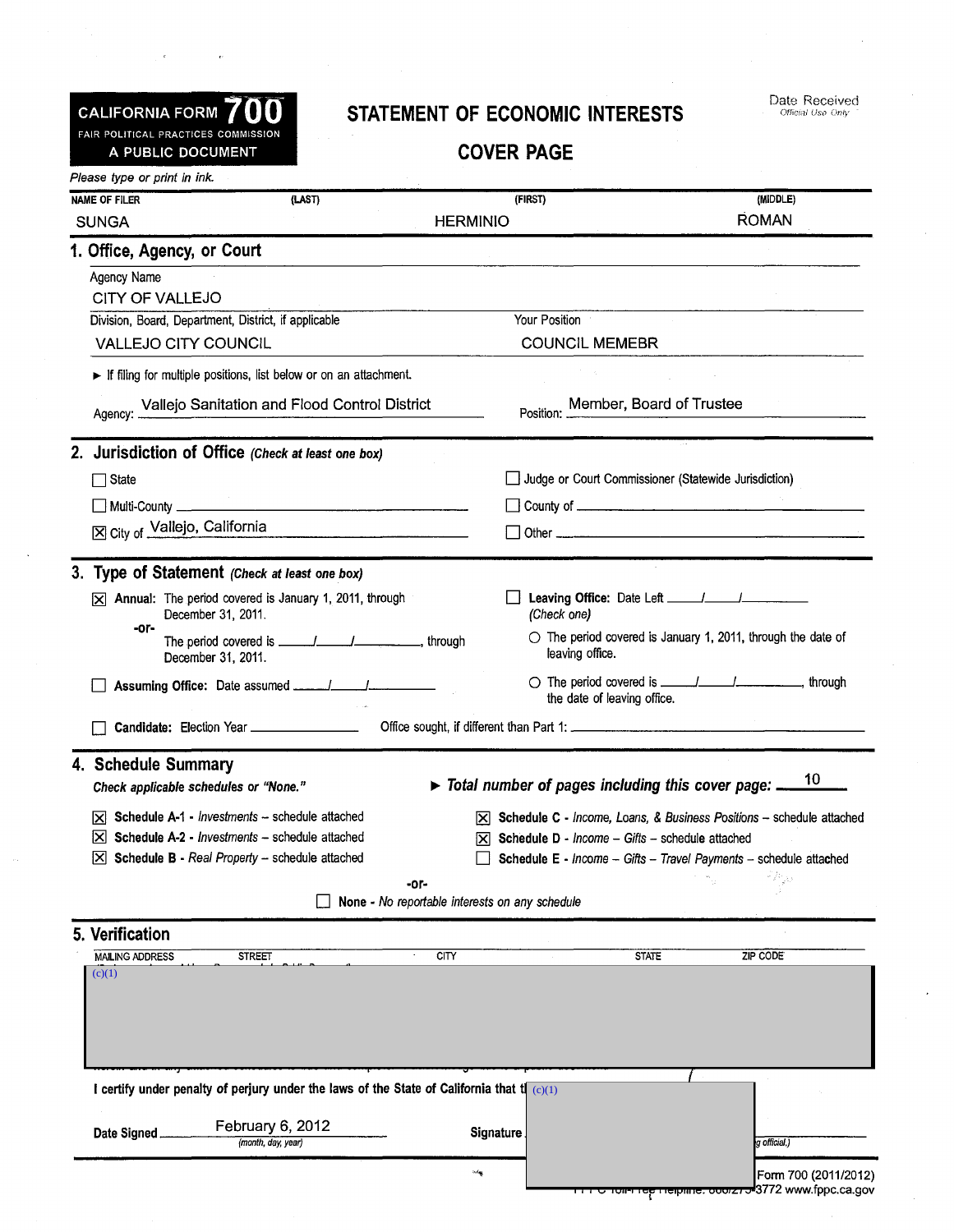#### ATIACHMENT TO CALIFORNIA FORM 700

Re: HERMINIO ROMAN SUNGA

Additional jurisdiction of office:

- $\mathbf{r}$ VALLEJO HOUSING AUTHORITY
- VALLEJO REDEVELOPMENT AGENC**Y**
- MARINE WORLD JOINT POWER AUTHORITY (JPA)

| (c)(1) |  |  |  |
|--------|--|--|--|
|        |  |  |  |
|        |  |  |  |
|        |  |  |  |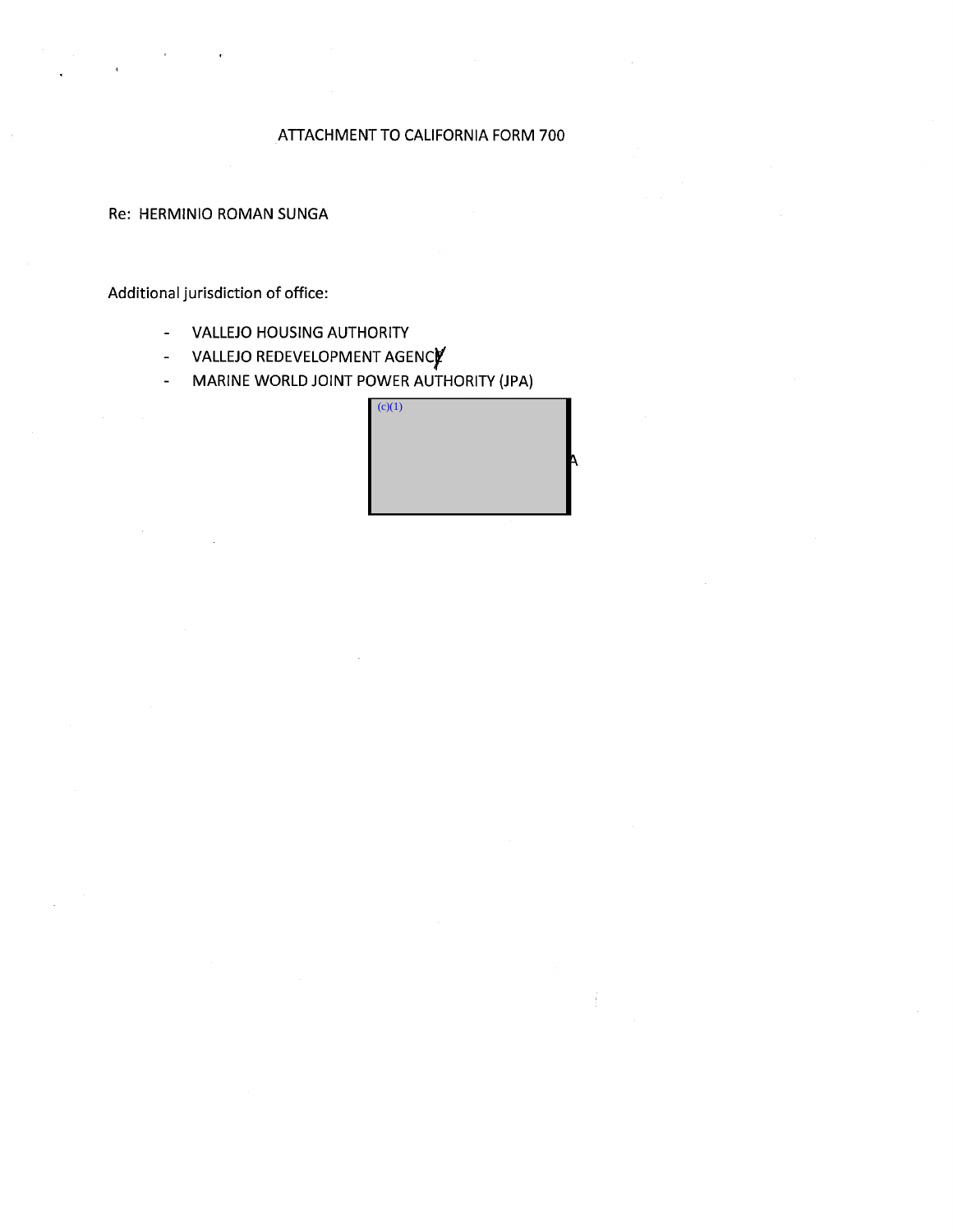## **SCHEDULE A-1 Investments**

Stocks, Bonds, and Other Interests

CALIFORNIA FORM 700

Name

Herminio Roman Sunga

| (Ownership Interest is Less Than 10%)            |  |
|--------------------------------------------------|--|
| Do not attach brokerage or financial statements. |  |

| NAME OF BUSINESS ENTITY                                                                                                 | NAME OF BUSINESS ENTITY                                                                                                                     |
|-------------------------------------------------------------------------------------------------------------------------|---------------------------------------------------------------------------------------------------------------------------------------------|
| PHILIPPS AND COMPANY                                                                                                    | US BANK                                                                                                                                     |
| GENERAL DESCRIPTION OF BUSINESS ACTIVITY                                                                                | GENERAL DESCRIPTION OF BUSINESS ACTIVITY                                                                                                    |
| <b>SECURITIES</b>                                                                                                       | <b>BANKING SERVICES</b>                                                                                                                     |
| <b>FAIR MARKET VALUE</b>                                                                                                | <b>FAIR MARKET VALUE</b>                                                                                                                    |
| X \$2,000 - \$10,000<br>\$10,001 - \$100,000                                                                            | $\parallel$ \$2,000 - \$10,000<br>$ X $ \$10,001 - \$100,000                                                                                |
| \$100,001 - \$1,000,000<br>Over \$1,000,000                                                                             | Over \$1,000,000<br>  \$100,001 - \$1,000,000                                                                                               |
| NATURE OF INVESTMENT<br>$ \mathsf{X} $ Stock<br>│ │ Other                                                               | NATURE OF INVESTMENT<br>X Other Savings/ Flex Retirement<br><b>Stock</b>                                                                    |
| (Describe)<br>Partnership ○ Income Received of \$0 - \$499<br>○ Income Received of \$500 or More (Report on Schedule C) | (Describe)<br>  Partnership $\circlearrowright$ Income Received of \$0 - \$499<br>○ Income Received of \$500 or More (Report on Schedule C) |
| IF APPLICABLE, LIST DATE:                                                                                               | IF APPLICABLE, LIST DATE:                                                                                                                   |
| <i>II</i> 11                                                                                                            | 1/11                                                                                                                                        |
| <b>DISPOSED</b><br><b>ACQUIRED</b>                                                                                      | DISPOSED<br><b>ACQUIRED</b>                                                                                                                 |
| NAME OF BUSINESS ENTITY                                                                                                 | NAME OF BUSINESS ENTITY                                                                                                                     |
| <b>USAA INSURANCE</b>                                                                                                   | <b>First Bank</b>                                                                                                                           |
| GENERAL DESCRIPTION OF BUSINESS ACTIVITY                                                                                | GENERAL DESCRIPTION OF BUSINESS ACTIVITY                                                                                                    |
| <b>INSURANCE COMPANY</b>                                                                                                | <b>Banking Services</b>                                                                                                                     |
| FAIR MARKET VALUE                                                                                                       | <b>FAIR MARKET VALUE</b>                                                                                                                    |
| \$2,000 - \$10,000<br>$\overline{X}$ \$10,001 - \$100,000<br>$\blacksquare$                                             | $\vert\mathsf{X}\vert$ \$10,001 - \$100,000<br>$\frac{1}{2}$ \$2,000 - \$10,000                                                             |
| Over \$1,000,000<br>  \$100,001 - \$1,000,000                                                                           | Over \$1,000,000<br>\$100,001 - \$1,000,000                                                                                                 |
| NATURE OF INVESTMENT                                                                                                    | NATURE OF INVESTMENT<br>□ Stock      X   Other Savings Account                                                                              |
| X Other RETIREMENT ACCOUNT<br>Stock<br>(Describe)                                                                       | (Describe)                                                                                                                                  |
| Partnership ○ Income Received of \$0 - \$499<br>○ Income Received of \$500 or More (Report on Schedule C)               | Partnership $\bigcirc$ Income Received of \$0 - \$499<br>◯ Income Received of \$500 or More (Report on Schedule C)                          |
| IF APPLICABLE, LIST DATE:                                                                                               | IF APPLICABLE, LIST DATE:                                                                                                                   |
| 11<br>11                                                                                                                | / 11<br>11                                                                                                                                  |
| <b>ACQUIRED</b><br><b>DISPOSED</b>                                                                                      | <b>ACQUIRED</b><br><b>DISPOSED</b>                                                                                                          |
| NAME OF BUSINESS ENTITY                                                                                                 | NAME OF BUSINESS ENTITY                                                                                                                     |
| AMERICAN EXPRESS BROKERAGE                                                                                              | <b>Bank of America</b>                                                                                                                      |
| GENERAL DESCRIPTION OF BUSINESS ACTIVITY                                                                                | GENERAL DESCRIPTION OF BUSINESS ACTIVITY                                                                                                    |
| <b>STOCK BROKERAGE</b>                                                                                                  | <b>Banking Services</b>                                                                                                                     |
| <b>FAIR MARKET VALUE</b>                                                                                                | FAIR MARKET VALUE                                                                                                                           |
| X \$2,000 - \$10,000<br>\$10,001 - \$100,000                                                                            | $$2,000 - $10,000$<br>$ \mathsf{x} $ \$10,001 - \$100,000                                                                                   |
| \$100,001 - \$1,000,000<br>Over \$1,000,000                                                                             | \$100,001 - \$1,000,000<br>Over \$1,000,000                                                                                                 |
| NATURE OF INVESTMENT                                                                                                    | NATURE OF INVESTMENT                                                                                                                        |
| Other<br>$ X $ Stock                                                                                                    | X Other Deposit accounts<br><b>Stock</b>                                                                                                    |
| (Describe)<br>Partnership ◯ Income Received of \$0 - \$499                                                              | (Describe)<br>Partnership ○ Income Received of \$0 - \$499                                                                                  |
| ○ Income Received of \$500 or More (Report on Schedule C)                                                               | ◯ Income Received of \$500 or More (Report on Schedule C)                                                                                   |
| IF APPLICABLE, LIST DATE:                                                                                               | IF APPLICABLE, LIST DATE:                                                                                                                   |
| 11<br>$\frac{1}{2}$ $\frac{1}{2}$ 11                                                                                    | / 11                                                                                                                                        |
| <b>DISPOSED</b><br><b>ACQUIRED</b>                                                                                      | <b>ACQUIRED</b><br><b>DISPOSED</b>                                                                                                          |
|                                                                                                                         |                                                                                                                                             |
| Comments:                                                                                                               |                                                                                                                                             |

 $\epsilon$ 

J.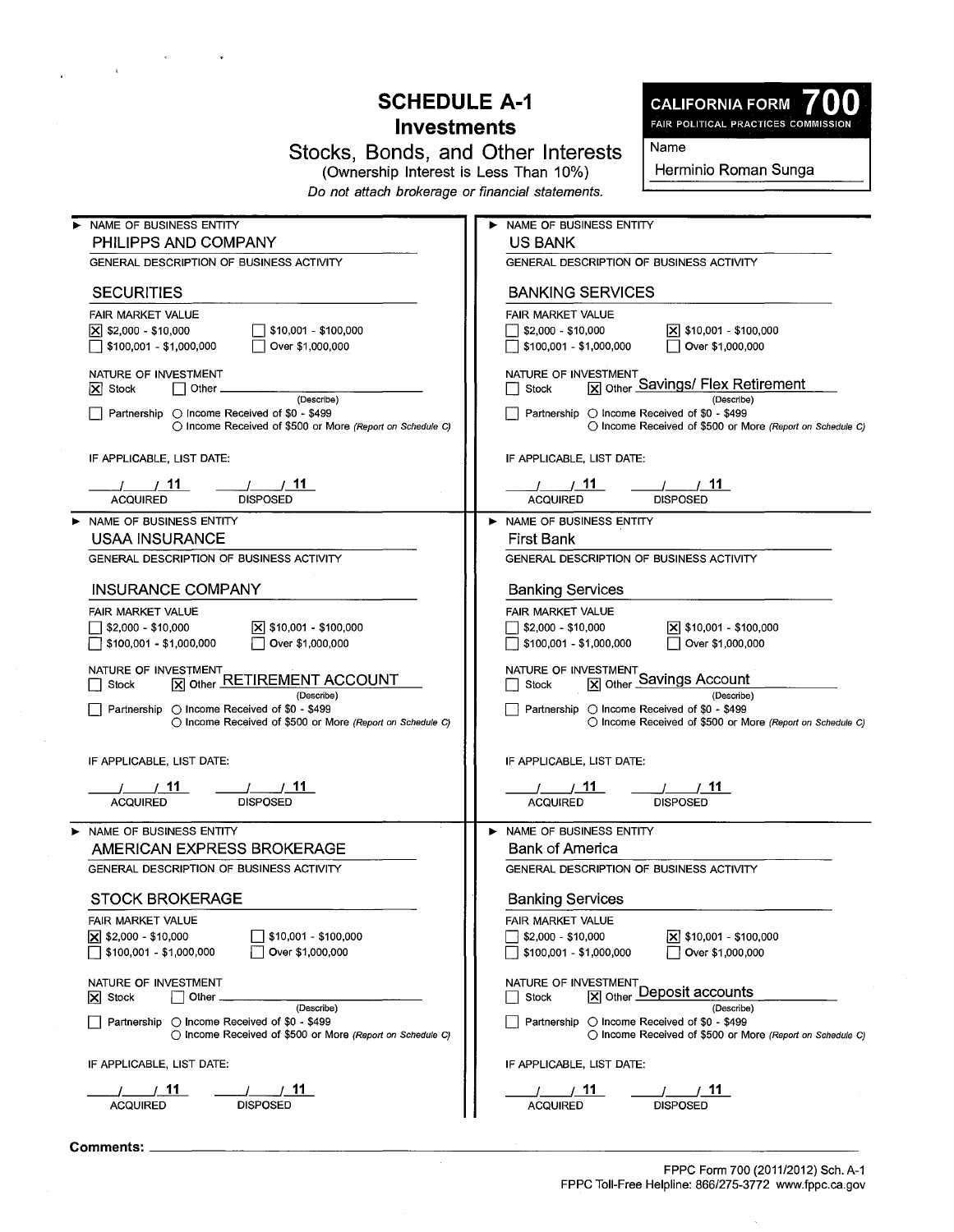# **SCHEDULE A-2 Investments, Income, and Assets** of Business Entities/Trusts

 $\overline{a}$ 

(Ownership Interest is 10% or Greater)

**CALIFORNIA FORM** 7 FAIR POLITICAL PRACTICES COMMISSION

Name

Herminio Roman Sunga

| ▶ 1. BUSINESS ENTITY OR TRUST                                                                                                                                               | ▶ 1. BUSINESS ENTITY OR TRUST                                                                                                                                                              |
|-----------------------------------------------------------------------------------------------------------------------------------------------------------------------------|--------------------------------------------------------------------------------------------------------------------------------------------------------------------------------------------|
| ARS REALTY AND FINANCIAL SERVICES                                                                                                                                           |                                                                                                                                                                                            |
| Name<br>239 CASSADY STREET, VALLEJO, CA 94590                                                                                                                               | Name                                                                                                                                                                                       |
| Address (Business Address Acceptable)                                                                                                                                       | Address (Business Address Acceptable)                                                                                                                                                      |
| Check one                                                                                                                                                                   | Check one                                                                                                                                                                                  |
| $\Box$ Trust, go to 2                                                                                                                                                       | $\Box$ Trust, go to 2                                                                                                                                                                      |
| $\Box$ Business Entity, complete the box, then go to 2                                                                                                                      | $\Box$ Business Entity, complete the box, then go to 2                                                                                                                                     |
| GENERAL DESCRIPTION OF BUSINESS ACTIVITY<br>Real Estate and Mortgage Services                                                                                               | GENERAL DESCRIPTION OF BUSINESS ACTIVITY                                                                                                                                                   |
| IF APPLICABLE, LIST DATE:                                                                                                                                                   | IF APPLICABLE, LIST DATE:                                                                                                                                                                  |
| FAIR MARKET VALUE                                                                                                                                                           | FAIR MARKET VALUE                                                                                                                                                                          |
| 1 \$0 - \$1,999<br>__/ ___/ <b>11</b><br>ACQUIRED<br>$\frac{1}{\sqrt{11}}$<br>$\overline{\mathsf{x}}$ \$2,000 - \$10,000<br>\$10,001 - \$100,000<br>\$100,001 - \$1,000,000 | $$0 - $1,999$<br>_/____/_ <b>11</b> _<br>ACQUIRED<br>$\frac{1}{\sqrt{11}}$<br>\$2,000 - \$10,000<br><b>DISPOSED</b><br>\$10,001 - \$100,000<br>\$100,001 - \$1,000,000<br>Over \$1,000,000 |
| NATURE OF INVESTMENT                                                                                                                                                        | NATURE OF INVESTMENT                                                                                                                                                                       |
| X Sole Proprietorship                                                                                                                                                       | Sole Proprietorship                                                                                                                                                                        |
| Partnership                                                                                                                                                                 | Partnership                                                                                                                                                                                |
| Other                                                                                                                                                                       | Other                                                                                                                                                                                      |
| YOUR BUSINESS POSITION Broker/Owner                                                                                                                                         | YOUR BUSINESS POSITION _                                                                                                                                                                   |
| 2. IDENTIFY THE GROSS INCOME RECEIVED (INCLUDE YOUR PRO RATA                                                                                                                | > 2. IDENTIFY THE GROSS INCOME RECEIVED (INCLUDE YOUR PRO RATA                                                                                                                             |
| SHARE OF THE GROSS INCOME TO THE ENTITY/TRUST)                                                                                                                              | SHARE OF THE GROSS INCOME TO THE ENTITY/TRUST)                                                                                                                                             |
| $\Box$ \$10.001 - \$100.000                                                                                                                                                 | $$0 - $499$                                                                                                                                                                                |
| 50 - \$499                                                                                                                                                                  | \$10,001 - \$100,000                                                                                                                                                                       |
| X OVER \$100,000                                                                                                                                                            | $$500 - $1,000$                                                                                                                                                                            |
| $$500 - $1,000$                                                                                                                                                             | OVER \$100,000                                                                                                                                                                             |
| $$1,001 - $10,000$                                                                                                                                                          | $$1,001 - $10,000$                                                                                                                                                                         |
| > 3. LIST THE NAME OF EACH REPORTABLE SINGLE SOURCE OF                                                                                                                      | > 3. LIST THE NAME OF EACH REPORTABLE SINGLE SOURCE OF                                                                                                                                     |
| INCOME OF \$10,000 OR MORE (Attach a separate sheet if necessary.)                                                                                                          | INCOME OF \$10,000 OR MORE (Attach a separate sheet if necessary.)                                                                                                                         |
| Title Companies, Lenders on different real estate loan                                                                                                                      |                                                                                                                                                                                            |
| transactions, several sellers of real estate listings and<br><del>-sales</del>                                                                                              |                                                                                                                                                                                            |
| 4. INVESTMENTS AND INTERESTS IN REAL PROPERTY HELD BY THE                                                                                                                   | A. INVESTMENTS AND INTERESTS IN REAL PROPERTY HELD BY THE                                                                                                                                  |
| <b>BUSINESS ENTITY OR TRUST</b>                                                                                                                                             | <b>BUSINESS ENTITY OR TRUST</b>                                                                                                                                                            |
| Check one box:                                                                                                                                                              | Check one box:                                                                                                                                                                             |
| I INVESTMENT                                                                                                                                                                | <b>NVESTMENT</b>                                                                                                                                                                           |
| REAL PROPERTY                                                                                                                                                               | REAL PROPERTY                                                                                                                                                                              |
| Name of Business Entity, if Investment, or                                                                                                                                  | Name of Business Entity, if Investment, or                                                                                                                                                 |
| Assessor's Parcel Number or Street Address of Real Property                                                                                                                 | Assessor's Parcel Number or Street Address of Real Property                                                                                                                                |
| Description of Business Activity or                                                                                                                                         | Description of Business Activity or                                                                                                                                                        |
| City or Other Precise Location of Real Property                                                                                                                             | City or Other Precise Location of Real Property                                                                                                                                            |
| IF APPLICABLE, LIST DATE:                                                                                                                                                   | FAIR MARKET VALUE                                                                                                                                                                          |
| FAIR MARKET VALUE                                                                                                                                                           | IF APPLICABLE, LIST DATE:                                                                                                                                                                  |
| $$2,000 - $10,000$                                                                                                                                                          | \$2,000 - \$10,000                                                                                                                                                                         |
| 11                                                                                                                                                                          | 11                                                                                                                                                                                         |
| 11                                                                                                                                                                          | 11                                                                                                                                                                                         |
| \$10,001 - \$100,000                                                                                                                                                        | \$10,001 - \$100,000                                                                                                                                                                       |
| <b>ACQUIRED</b>                                                                                                                                                             | ACQUIRED                                                                                                                                                                                   |
| <b>DISPOSED</b>                                                                                                                                                             | <b>DISPOSED</b>                                                                                                                                                                            |
| \$100,001 - \$1,000,000                                                                                                                                                     | \$100,001 - \$1,000,000                                                                                                                                                                    |
| Over \$1,000,000                                                                                                                                                            | Over \$1,000,000                                                                                                                                                                           |
| NATURE OF INTEREST<br>Stock<br>Partnership<br>Property Ownership/Deed of Trust                                                                                              | NATURE OF INTEREST<br>Property Ownership/Deed of Trust<br>Stock<br>Partnership<br>$\mathsf{L}$                                                                                             |
| Other                                                                                                                                                                       | Other                                                                                                                                                                                      |
| Leasehold                                                                                                                                                                   | Leasehold                                                                                                                                                                                  |
| Yrs. remaining                                                                                                                                                              | Yrs. remaining                                                                                                                                                                             |
| Check box if additional schedules reporting investments or real property                                                                                                    | Check box if additional schedules reporting investments or real property                                                                                                                   |
| are attached                                                                                                                                                                | are attached                                                                                                                                                                               |
| Comments:                                                                                                                                                                   | FPPC Form 700 (2011/2012) Sch. A-2                                                                                                                                                         |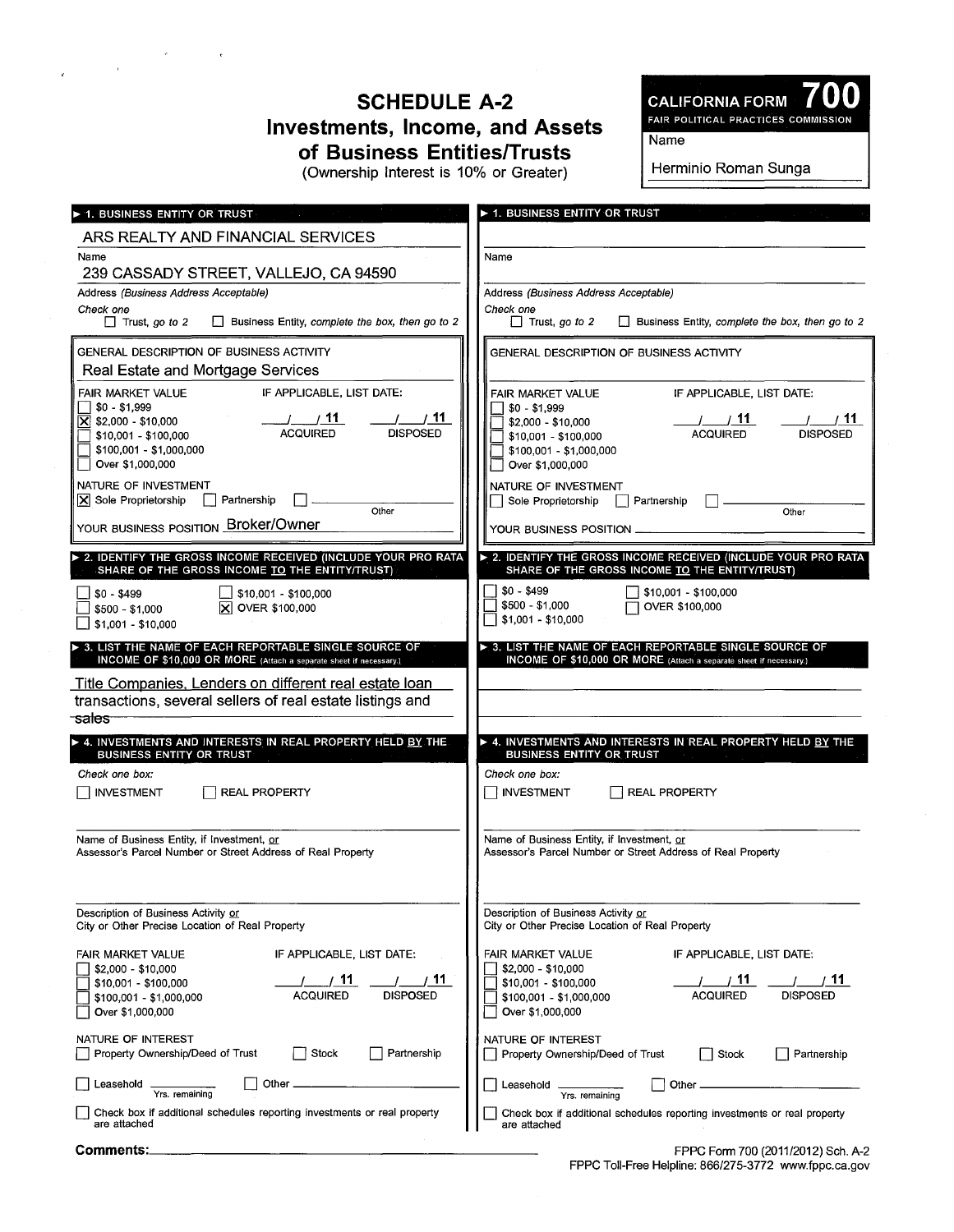## **SCHEDULE B Interests in Real Property**

**CALIFORNIA FORM** FAIR POLITICAL PRACTICES COMMISSION **Name** 

(Including Rental Income)

Herminio Roman Sunga

| ASSESSOR'S PARCEL NUMBER OR STREET ADDRESS                                                                                                                                                                     | ASSESSOR'S PARCEL NUMBER OR STREET ADDRESS                                                                                                                                                                          |
|----------------------------------------------------------------------------------------------------------------------------------------------------------------------------------------------------------------|---------------------------------------------------------------------------------------------------------------------------------------------------------------------------------------------------------------------|
| 1423 Oakwood Avenue                                                                                                                                                                                            | 232 Valley Oak lane                                                                                                                                                                                                 |
| <b>CITY</b>                                                                                                                                                                                                    | <b>CITY</b>                                                                                                                                                                                                         |
| Valeljo                                                                                                                                                                                                        | Vallejo                                                                                                                                                                                                             |
| <b>FAIR MARKET VALUE</b><br>IF APPLICABLE, LIST DATE:<br>\$2,000 - \$10,000<br>11<br>11<br>\$10,001 - \$100,000<br><b>DISPOSED</b><br><b>ACQUIRED</b><br>$\vert$ X \$100,001 - \$1,000,000<br>Over \$1,000,000 | <b>FAIR MARKET VALUE</b><br>IF APPLICABLE, LIST DATE:<br>\$2,000 - \$10,000<br>11<br>11<br>$$10,001 - $100,000$<br><b>ACQUIRED</b><br><b>DISPOSED</b><br>$\overline{X}$ \$100,001 - \$1,000,000<br>Over \$1,000,000 |
| NATURE OF INTEREST                                                                                                                                                                                             | NATURE OF INTEREST                                                                                                                                                                                                  |
| X Ownership/Deed of Trust<br>Easement                                                                                                                                                                          | $ \mathbf{X} $ Ownership/Deed of Trust<br>Easement                                                                                                                                                                  |
| Leasehold<br>Yrs, remaining<br>Other                                                                                                                                                                           | Leasehold<br>Other<br>Yrs. remaining                                                                                                                                                                                |
| IF RENTAL PROPERTY, GROSS INCOME RECEIVED                                                                                                                                                                      | IF RENTAL PROPERTY, GROSS INCOME RECEIVED                                                                                                                                                                           |
| $$500 - $1,000$<br>$\Box$ \$1,001 - \$10,000<br>$$0 - $499$                                                                                                                                                    | \$500 - \$1,000<br>$\Box$ \$1,001 - \$10,000<br>$$0 - $499$                                                                                                                                                         |
| OVER \$100,000<br>$\mathbf{\nabla}$ \$10,001 - \$100,000                                                                                                                                                       | \$10,001 - \$100,000<br>OVER \$100,000<br>$\perp$                                                                                                                                                                   |
| SOURCES OF RENTAL INCOME: If you own a 10% or greater<br>interest, list the name of each tenant that is a single source of<br>income of \$10,000 or more.                                                      | SOURCES OF RENTAL INCOME: If you own a 10% or greater<br>interest, list the name of each tenant that is a single source of<br>income of \$10,000 or more.                                                           |
| Tennant, Bennie Garcia                                                                                                                                                                                         | owner occupied property, no income                                                                                                                                                                                  |
|                                                                                                                                                                                                                |                                                                                                                                                                                                                     |
|                                                                                                                                                                                                                |                                                                                                                                                                                                                     |
|                                                                                                                                                                                                                |                                                                                                                                                                                                                     |

\* You are not required to report loans from commercial lending institutions made in the lender's regular course of business on terms available to members of the public without regard to your official status. Personal loans and loans received not in a lender's regular course of business must be disclosed as follows:

| NAME OF LENDER*                                    | NAME OF LENDER*                                 |  |  |
|----------------------------------------------------|-------------------------------------------------|--|--|
| <b>Bank of America</b>                             | Wachovia Mortgage                               |  |  |
| ADDRESS (Business Address Acceptable)              | ADDRESS (Business Address Acceptable)           |  |  |
| P.O. Box 5170, Simi Valley, CA 93062               | P.O. Box 7512, Springfield, Ohio 45501          |  |  |
| BUSINESS ACTIVITY, IF ANY, OF LENDER               | BUSINESS ACTIVITY, IF ANY, OF LENDER            |  |  |
| Banking/Mortgage lending                           | Banking/Mortgage lending                        |  |  |
| TERM (Months/Years)<br><b>INTEREST RATE</b>        | <b>INTEREST RATE</b><br>TERM (Months/Years)     |  |  |
| 360<br>5.75<br>%<br>None                           | 360<br>4.75<br>None<br>%                        |  |  |
| HIGHEST BALANCE DURING REPORTING PERIOD            | HIGHEST BALANCE DURING REPORTING PERIOD         |  |  |
| $\sqrt{ }$ \$1,001 - \$10,000<br>  \$500 - \$1,000 | \$500 - \$1,000                                 |  |  |
| <b>X OVER \$100,000</b><br>\$10,001 - \$100,000    | <b>X OVER \$100,000</b><br>\$10,001 - \$100,000 |  |  |
| Guarantor, if applicable                           | Guarantor, if applicable                        |  |  |

Comments: Title of properties in wife's name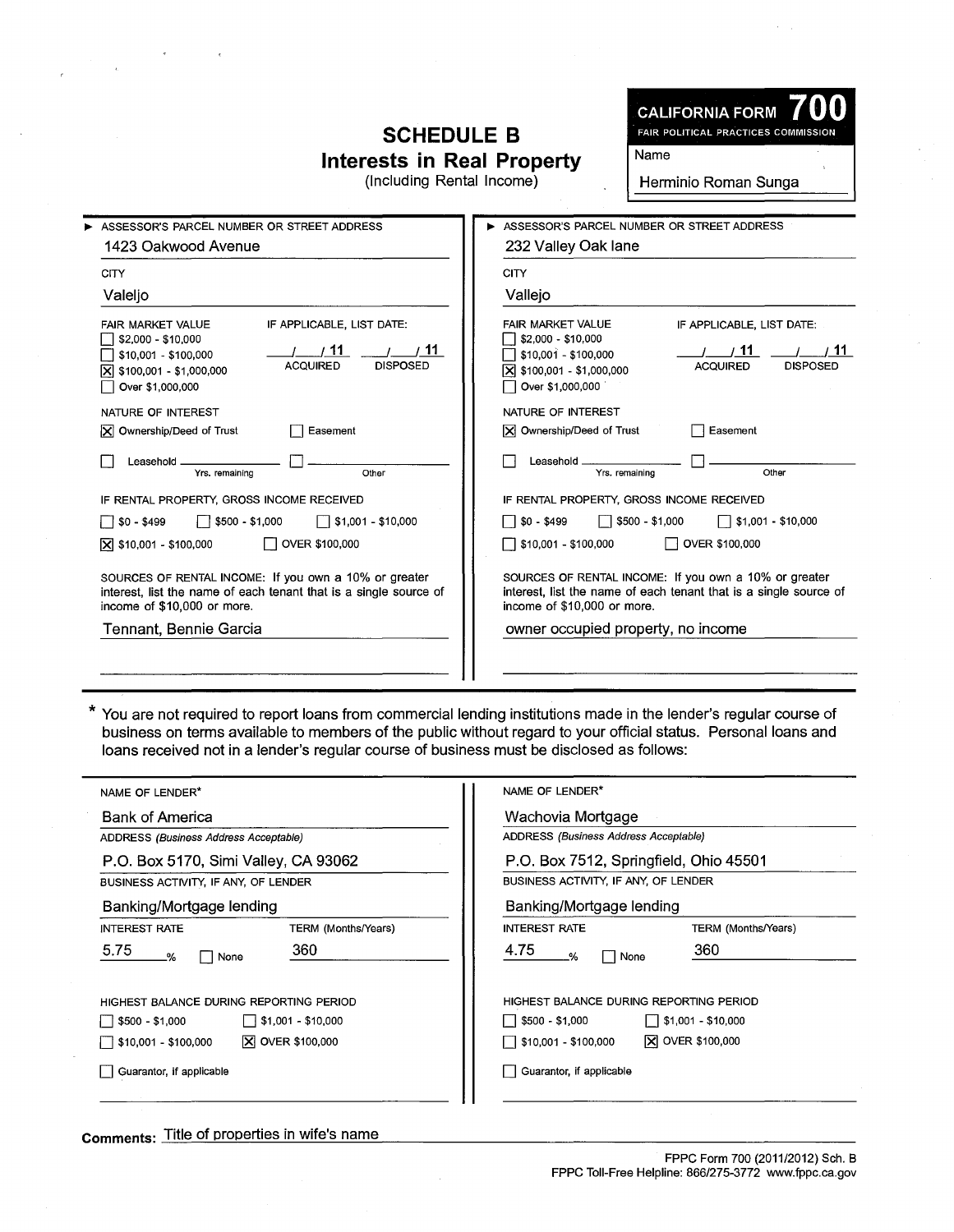#### **SCHEDULE B Interests in Real Property** (Including Rental Income)

**CALIFORNIA FORM** 

FAIR POLITICAL PRACTICES COMMISSION

Name

Herminio R. Sunga

| ASSESSOR'S PARCEL NUMBER OR STREET ADDRESS                                                                                                                                                                               | ASSESSOR'S PARCEL NUMBER OR STREET ADDRESS                                                                                                                                                           |
|--------------------------------------------------------------------------------------------------------------------------------------------------------------------------------------------------------------------------|------------------------------------------------------------------------------------------------------------------------------------------------------------------------------------------------------|
| 2450 Springs Road                                                                                                                                                                                                        |                                                                                                                                                                                                      |
| <b>CITY</b>                                                                                                                                                                                                              | <b>CITY</b>                                                                                                                                                                                          |
| Vallejo                                                                                                                                                                                                                  |                                                                                                                                                                                                      |
| <b>FAIR MARKET VALUE</b><br>IF APPLICABLE, LIST DATE:<br>$$2,000 - $10,000$<br>4/28/11<br>11<br>\$10,001 - \$100,000<br><b>ACQUIRED</b><br><b>DISPOSED</b><br>$\overline{X}$ \$100,001 - \$1,000,000<br>Over \$1,000,000 | <b>FAIR MARKET VALUE</b><br>IF APPLICABLE, LIST DATE:<br>\$2,000 - \$10,000<br>11<br>11<br>\$10,001 - \$100,000<br><b>ACQUIRED</b><br><b>DISPOSED</b><br>\$100,001 - \$1,000,000<br>Over \$1,000,000 |
| NATURE OF INTEREST                                                                                                                                                                                                       | NATURE OF INTEREST                                                                                                                                                                                   |
| Ownership/Deed of Trust<br>Easement                                                                                                                                                                                      | Ownership/Deed of Trust<br>Easement                                                                                                                                                                  |
| Leasehold <sub>-</sub><br>Yrs. remaining<br>Other                                                                                                                                                                        | Leasehold _<br>Other<br>Yrs. remaining                                                                                                                                                               |
| IF RENTAL PROPERTY, GROSS INCOME RECEIVED                                                                                                                                                                                | IF RENTAL PROPERTY, GROSS INCOME RECEIVED                                                                                                                                                            |
| $\Box$ \$500 - \$1,000<br>$\Box$ \$1,001 - \$10,000<br>$\sqrt{ }$ \$0 - \$499                                                                                                                                            | $\Box$ \$500 - \$1,000<br>$\sqrt{ }$ \$1,001 - \$10.000<br>$$0 - $499$<br>EТ                                                                                                                         |
| $\Box$ OVER \$100,000<br>$\Box$ \$10,001 - \$100,000                                                                                                                                                                     | $\Box$ \$10,001 - \$100,000<br>OVER \$100,000<br>П                                                                                                                                                   |
| SOURCES OF RENTAL INCOME: If you own a 10% or greater<br>interest, list the name of each tenant that is a single source of<br>income of \$10,000 or more.                                                                | SOURCES OF RENTAL INCOME: If you own a 10% or greater<br>interest, list the name of each tenant that is a single source of<br>income of \$10,000 or more.                                            |
|                                                                                                                                                                                                                          |                                                                                                                                                                                                      |
|                                                                                                                                                                                                                          |                                                                                                                                                                                                      |

\* You are not required to report loans from commercial lending institutions made in the lender's regular course of business on terms available to members of the public without regard to your official status. Personal loans and loans received not in a lender's regular course of business must be disclosed as follows:

| NAME OF LENDER*                                    | NAME OF LENDER*                                 |
|----------------------------------------------------|-------------------------------------------------|
| ADDRESS (Business Address Acceptable)              | ADDRESS (Business Address Acceptable)           |
| BUSINESS ACTIVITY, IF ANY, OF LENDER               | BUSINESS ACTIVITY, IF ANY, OF LENDER            |
| <b>INTEREST RATE</b><br><b>TERM</b> (Months/Years) | <b>INTEREST RATE</b><br>TERM (Months/Years)     |
| %<br>None                                          | None<br>%                                       |
| HIGHEST BALANCE DURING REPORTING PERIOD            | HIGHEST BALANCE DURING REPORTING PERIOD         |
| $\vert$ \$1,001 - \$10,000<br>\$500 - \$1,000      | \$500 - \$1,000                                 |
| ◯ OVER \$100,000<br>ム                              | $\Box$ OVER \$100,000<br>│ \$10,001 - \$100,000 |
| Guarantor, if applicable                           | Guarantor, if applicable                        |
|                                                    |                                                 |

Comments: Property sold on 4/28/11 under the short sale program.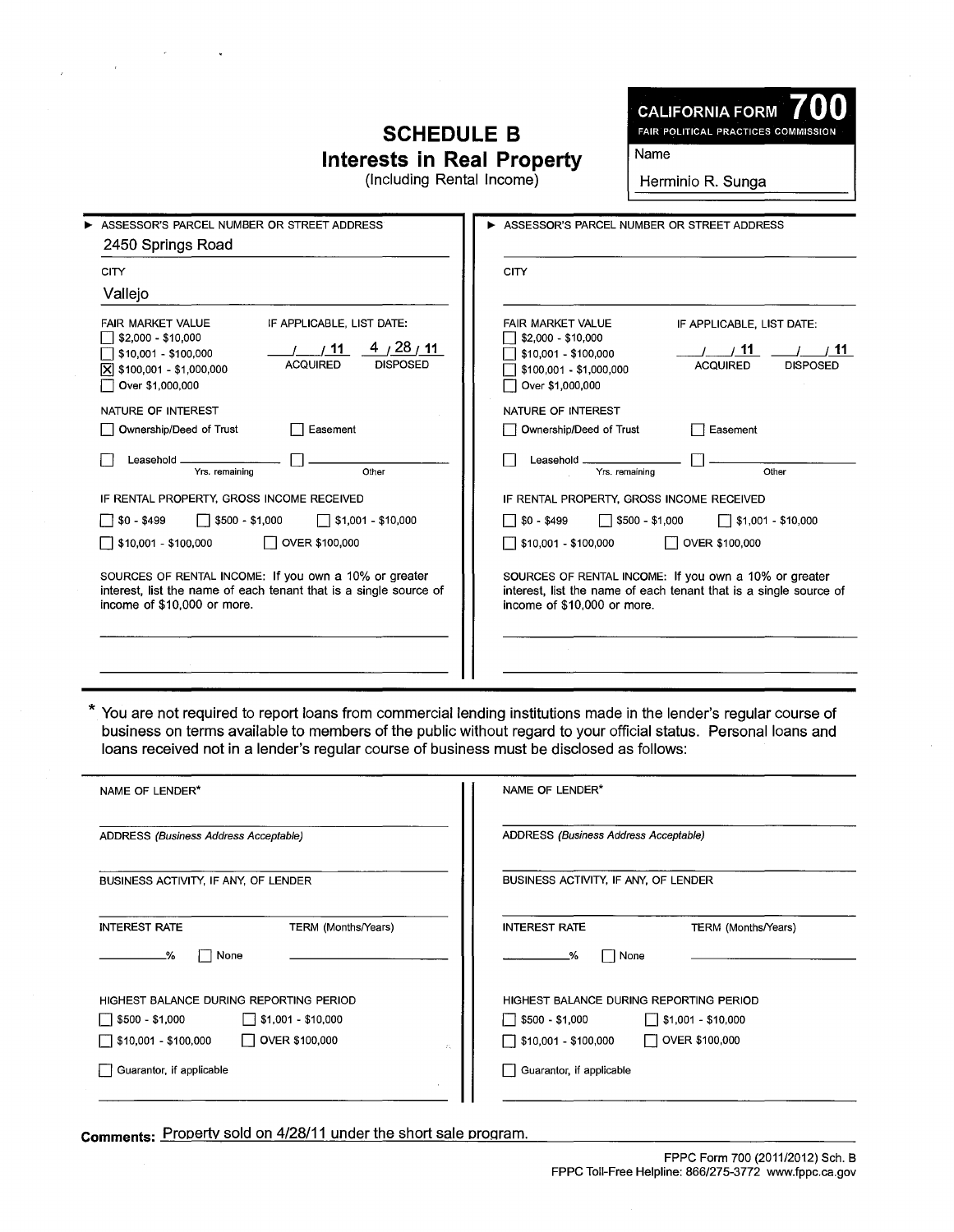#### **SCHEDULE C Income, Loans, & Business Positions**

(Other than Gifts and Travel Payments) | Herminio Roman Sunga

**CALIFORNIA FORM** 

FAIR POLITICAL PRACTICES COMMISSION

Name

| 1. INCOME RECEIVED<br>$\blacktriangleright$                            | 1. INCOME RECEIVED                                                   |
|------------------------------------------------------------------------|----------------------------------------------------------------------|
| NAME OF SOURCE OF INCOME                                               | NAME OF SOURCE OF INCOME                                             |
| ARS REALTY & FINANCIAL SERVICES                                        | United States Navy                                                   |
| ADDRESS (Business Address Acceptable)                                  | ADDRESS (Business Address Acceptable)                                |
| 239 CASSADY STREET, VALLEJO, CA 94590                                  | Washington, D. C.                                                    |
| BUSINESS ACTIVITY, IF ANY, OF SOURCE                                   | BUSINESS ACTIVITY, IF ANY, OF SOURCE                                 |
| <b>REAL ESTATE SALES</b>                                               | Military retirement                                                  |
| YOUR BUSINESS POSITION                                                 | YOUR BUSINESS POSITION                                               |
| <b>BROKER/OWNER</b>                                                    | Retired                                                              |
| GROSS INCOME RECEIVED                                                  | <b>GROSS INCOME RECEIVED</b>                                         |
| $$500 - $1,000$<br>\$1,001 - \$10,000                                  | $\sqrt{ }$ \$1,001 - \$10,000<br>\$500 - \$1,000                     |
| X \$10,001 - \$100,000 □ OVER \$100,000                                | X \$10,001 - \$100,000<br>OVER \$100,000                             |
| CONSIDERATION FOR WHICH INCOME WAS RECEIVED                            | CONSIDERATION FOR WHICH INCOME WAS RECEIVED                          |
| Spouse's or registered domestic partner's income<br>∣ Salary           | Spouse's or registered domestic partner's income<br>∣ Salarv         |
| Partnership<br>Loan repayment                                          | $\Box$ Partnership<br>Loan repayment                                 |
| Sale of __<br>(Real property, car, boat, etc.)                         | Sale of _<br>(Real property, car, boat, etc.)                        |
| X Commission or<br>Rental Income, list each source of \$10,000 or more | Commission or<br>Rental Income, list each source of \$10,000 or more |
|                                                                        |                                                                      |
| Other_<br>(Describe)                                                   | <b>X</b> Other Retirement/disability pay<br>(Describe)               |
|                                                                        |                                                                      |
|                                                                        |                                                                      |
| 2. LOANS RECEIVED OR OUTSTANDING DURING THE REPORTING PERIOD           |                                                                      |

You are not required to report loans from commercial lending institutions, or any indebtedness created as part of a retail installment or credit card transaction, made in the lender's regular course of business on terms available to members of the public without regard to your official status. Personal loans and loans received not in a lender's regular course of business must be disclosed as follows:

| NAME OF LENDER*                                                                    | <b>INTEREST RATE</b>         |                                 | TERM (Months/Years) |
|------------------------------------------------------------------------------------|------------------------------|---------------------------------|---------------------|
| ADDRESS (Business Address Acceptable)                                              | -%                           | None                            |                     |
| BUSINESS ACTIVITY, IF ANY, OF LENDER                                               | SECURITY FOR LOAN<br>None    | Personal residence              |                     |
| HIGHEST BALANCE DURING REPORTING PERIOD                                            |                              | Real Property _________________ | Street address      |
| $\Box$ \$500 - \$1,000<br>$\Box$ \$1,001 - \$10,000<br>$\Box$ \$10,001 - \$100,000 | Guarantor __________________ |                                 | City                |
| OVER \$100,000                                                                     | Other __<br>$\mathbf{I}$     |                                 | (Describe)          |

Comments: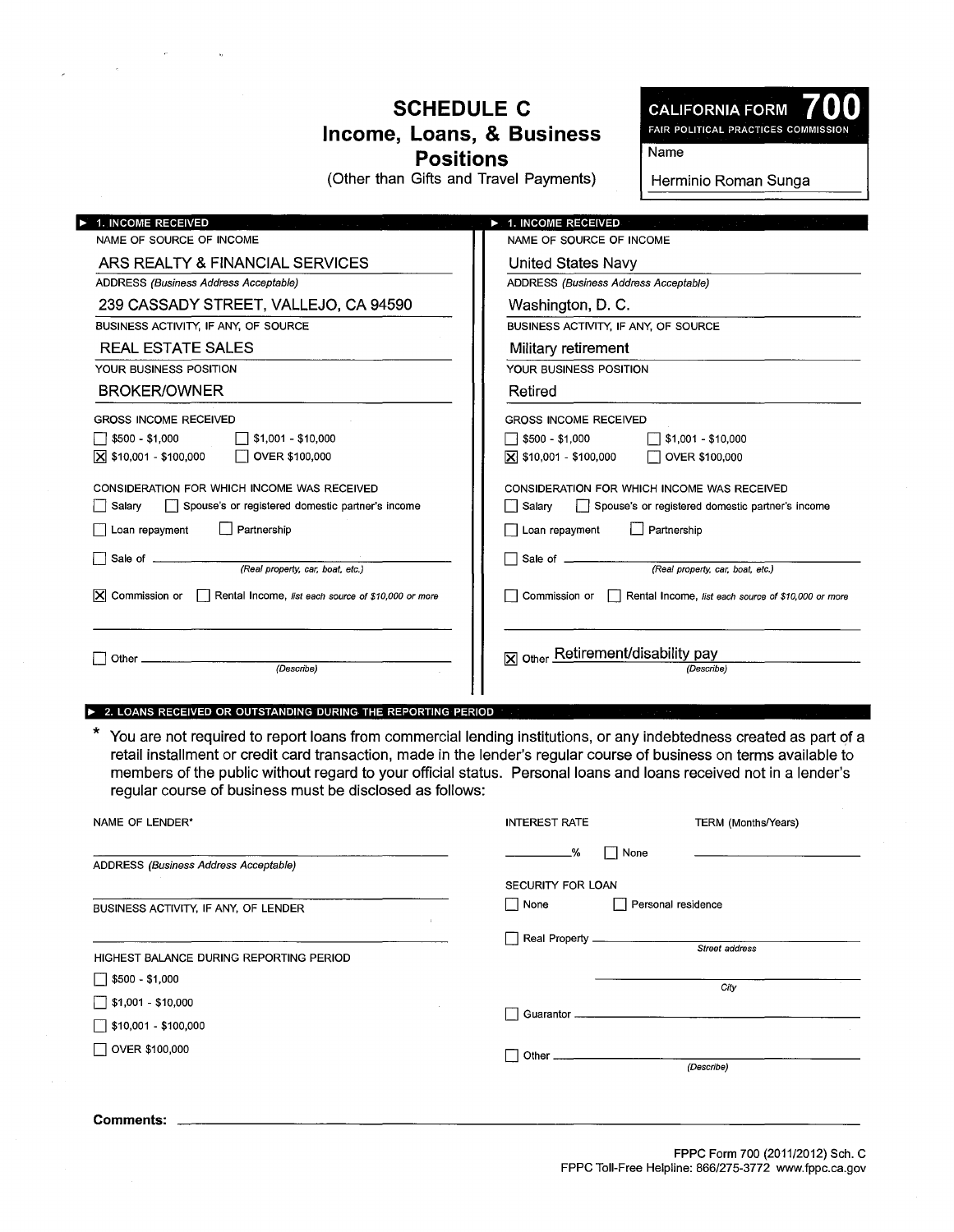#### **SCHEDULE C Income, Loans, & Business Positions**

(Other than Gifts and Travel Payments) | Herminio R. Sunga

**CALIFORNIA FORM** 

FAIR POLITICAL PRACTICES COMMISSION

Name

| 1. INCOME RECEIVED                                                      | <b>1. INCOME RECEIVED</b><br>v                                       |  |
|-------------------------------------------------------------------------|----------------------------------------------------------------------|--|
| NAME OF SOURCE OF INCOME                                                | NAME OF SOURCE OF INCOME                                             |  |
| City of Vallejo                                                         | Vallejo Sanitation and Flood Control District                        |  |
| ADDRESS (Business Address Acceptable)                                   | ADDRESS (Business Address Acceptable)                                |  |
| 555 Santa Clara Street, Vallejo, CA 94590                               | 450 Ryder Street, Vallejo, CA 94590                                  |  |
| BUSINESS ACTIVITY, IF ANY, OF SOURCE                                    | BUSINESS ACTIVITY, IF ANY, OF SOURCE                                 |  |
| <b>City Government</b>                                                  | Sanitation and Flood Control                                         |  |
| YOUR BUSINESS POSITION                                                  | YOUR BUSINESS POSITION                                               |  |
| Council member                                                          | Member, Board o fTrustee                                             |  |
| <b>GROSS INCOME RECEIVED</b>                                            | GROSS INCOME RECEIVED                                                |  |
| \$500 - \$1,000<br>\$1,001 - \$10,000                                   | $$500 - $1,000$<br>$\vert$ \times 1,001 - \$10,000                   |  |
| $\overline{X}$ \$10,001 - \$100,000<br>OVER \$100,000<br>$\blacksquare$ | $\sqrt{ }$ \$10,001 - \$100,000<br>OVER \$100,000                    |  |
| CONSIDERATION FOR WHICH INCOME WAS RECEIVED                             | CONSIDERATION FOR WHICH INCOME WAS RECEIVED                          |  |
| Spouse's or registered domestic partner's income<br>Salary              | Spouse's or registered domestic partner's income<br>Salary           |  |
| Partnership<br>Loan repayment                                           | Partnership<br>Loan repayment                                        |  |
| (Real property, car, boat, etc.)                                        | Sale of _<br>(Real property, car, boat, etc.)                        |  |
| Rental Income, list each source of \$10,000 or more<br>Commission or    | Commission or<br>Rental Income, list each source of \$10,000 or more |  |
|                                                                         |                                                                      |  |
| X Other ALLOWANCE/PER DIEM                                              | <b>X</b> Other ALLOWANCE/PER DIEM                                    |  |
| (Describe)                                                              | (Describe)                                                           |  |
|                                                                         |                                                                      |  |

 $\blacktriangleright$  2. LOANS RECEIVED OR OUTSTANDING DURING THE REPORTING PERIOD

You are not required to report loans from commercial lending institutions, or any indebtedness created as part of a retail installment or credit card transaction, made in the lender's regular course of business on terms available to members of the public without regard to your official status. Personal loans and loans received not in a lender's regular course of business must be disclosed as follows:

| NAME OF LENDER*                         | <b>INTEREST RATE</b>            | TERM (Months/Years) |
|-----------------------------------------|---------------------------------|---------------------|
| ADDRESS (Business Address Acceptable)   | None<br>_%                      |                     |
|                                         | SECURITY FOR LOAN               |                     |
| BUSINESS ACTIVITY, IF ANY, OF LENDER    | None<br>$\mathbf{I}$            | Personal residence  |
|                                         | Real Property _________________ | Street address      |
| HIGHEST BALANCE DURING REPORTING PERIOD |                                 |                     |
| $\Box$ \$500 - \$1,000                  |                                 | City                |
| $\sqrt{ }$ \$1,001 - \$10,000           |                                 |                     |
| $\Box$ \$10,001 - \$100,000             | Guarantor _________________     |                     |
| OVER \$100,000                          |                                 |                     |
|                                         |                                 | (Describe)          |
|                                         |                                 |                     |
|                                         |                                 |                     |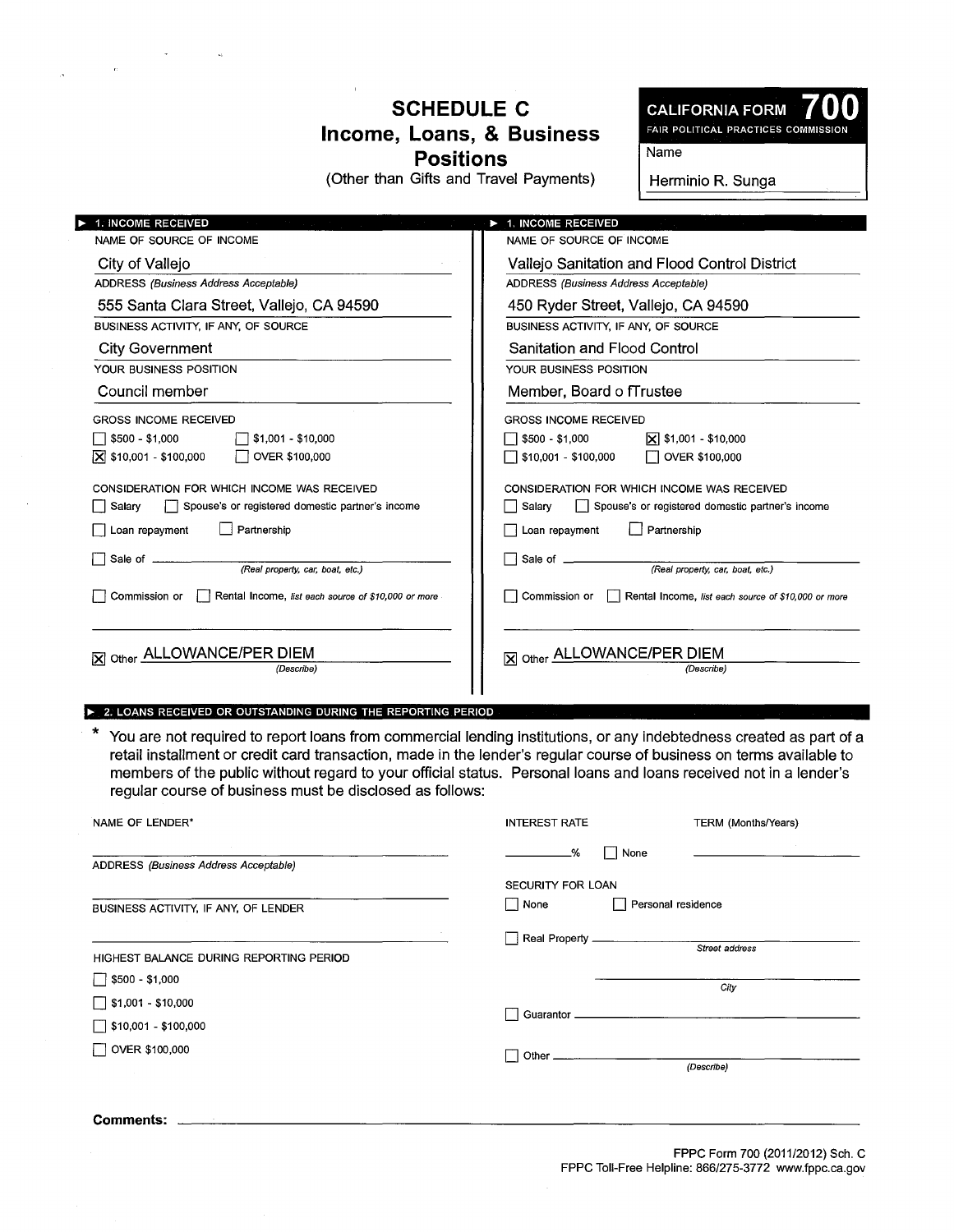## **SCHEDULE C Income, Loans, & Business Positions**

(Other than Gifts and Travel Payments) | HERMINIO ROMAN SUNGA

**CALIFORNIA FORM 700** FAIR POLITICAL PRACTICES COMMISSION

Name

| 1. INCOME RECEIVED                                                                                                                                         | <b>1. INCOME RECEIVED</b>                                                                                                                             |
|------------------------------------------------------------------------------------------------------------------------------------------------------------|-------------------------------------------------------------------------------------------------------------------------------------------------------|
| NAME OF SOURCE OF INCOME                                                                                                                                   | NAME OF SOURCE OF INCOME                                                                                                                              |
| <b>SKYVIEW MEMORIAL</b>                                                                                                                                    |                                                                                                                                                       |
| ADDRESS (Business Address Acceptable)                                                                                                                      | ADDRESS (Business Address Acceptable)                                                                                                                 |
| 200 Rollingwood Drive, Vallejo, CA 94591                                                                                                                   |                                                                                                                                                       |
| BUSINESS ACTIVITY, IF ANY, OF SOURCE                                                                                                                       | BUSINESS ACTIVITY, IF ANY, OF SOURCE                                                                                                                  |
| <b>Funeral Home/Services</b>                                                                                                                               |                                                                                                                                                       |
| YOUR BUSINESS POSITION                                                                                                                                     | YOUR BUSINESS POSITION                                                                                                                                |
| <b>Public Relation</b>                                                                                                                                     |                                                                                                                                                       |
| <b>GROSS INCOME RECEIVED</b>                                                                                                                               | <b>GROSS INCOME RECEIVED</b>                                                                                                                          |
| $\overline{X}$ \$1,001 - \$10,000<br>$$500 - $1,000$                                                                                                       | $\sqrt{500 - 1,000}$<br>\$1,001 - \$10,000                                                                                                            |
| \$10,001 - \$100,000<br>OVER \$100,000                                                                                                                     | ◯ \$10,001 - \$100,000<br>OVER \$100,000                                                                                                              |
| CONSIDERATION FOR WHICH INCOME WAS RECEIVED<br>Spouse's or registered domestic partner's income<br><b>X</b> Salary<br>$\Box$ Partnership<br>Loan repayment | CONSIDERATION FOR WHICH INCOME WAS RECEIVED<br>  Salary<br>  Spouse's or registered domestic partner's income<br>Loan repayment<br>$\Box$ Partnership |
| Sale of ____________<br>(Real property, car, boat, etc.)                                                                                                   | Sale of _<br>(Real property, car, boat, etc.)                                                                                                         |
| Commission or<br>Rental Income, list each source of \$10,000 or more                                                                                       | Commission or<br>Rental Income, list each source of \$10,000 or more                                                                                  |
| Other.<br>(Describe)                                                                                                                                       | Other $-$<br>(Describe)                                                                                                                               |

 $\blacktriangleright$  2. LOANS RECEIVED OR OUTSTANDING DURING THE REPORTING PERIOD

You are not required to report loans from commercial lending institutions, or any indebtedness created as part of a retail installment or credit card transaction, made in the lender's regular course of business on terms available to members of the public without regard to your official status. Personal loans and loans received not in a lender's regular course of business must be disclosed as follows:

| NAME OF LENDER*                                          | <b>INTEREST RATE</b>                                                                                                                                                                                                                                                                                                                                                                            | <b>TERM (Months/Years)</b> |
|----------------------------------------------------------|-------------------------------------------------------------------------------------------------------------------------------------------------------------------------------------------------------------------------------------------------------------------------------------------------------------------------------------------------------------------------------------------------|----------------------------|
| ADDRESS (Business Address Acceptable)                    | None<br>-%<br>$\label{eq:2.1} \frac{1}{2} \sum_{i=1}^n \frac{1}{2} \sum_{i=1}^n \frac{1}{2} \sum_{i=1}^n \frac{1}{2} \sum_{i=1}^n \frac{1}{2} \sum_{i=1}^n \frac{1}{2} \sum_{i=1}^n \frac{1}{2} \sum_{i=1}^n \frac{1}{2} \sum_{i=1}^n \frac{1}{2} \sum_{i=1}^n \frac{1}{2} \sum_{i=1}^n \frac{1}{2} \sum_{i=1}^n \frac{1}{2} \sum_{i=1}^n \frac{1}{2} \sum_{i=1}^n \frac{$<br>SECURITY FOR LOAN |                            |
| BUSINESS ACTIVITY, IF ANY, OF LENDER                     | $\Box$ None                                                                                                                                                                                                                                                                                                                                                                                     | Personal residence         |
| HIGHEST BALANCE DURING REPORTING PERIOD                  |                                                                                                                                                                                                                                                                                                                                                                                                 | Street address             |
| $\Box$ \$500 - \$1,000                                   |                                                                                                                                                                                                                                                                                                                                                                                                 | City                       |
| $\Box$ \$1,001 - \$10,000<br>$\Box$ \$10,001 - \$100,000 |                                                                                                                                                                                                                                                                                                                                                                                                 |                            |
| OVER \$100,000                                           | $\blacksquare$                                                                                                                                                                                                                                                                                                                                                                                  | (Describe)                 |
|                                                          |                                                                                                                                                                                                                                                                                                                                                                                                 |                            |
| <b>Comments:</b>                                         |                                                                                                                                                                                                                                                                                                                                                                                                 |                            |